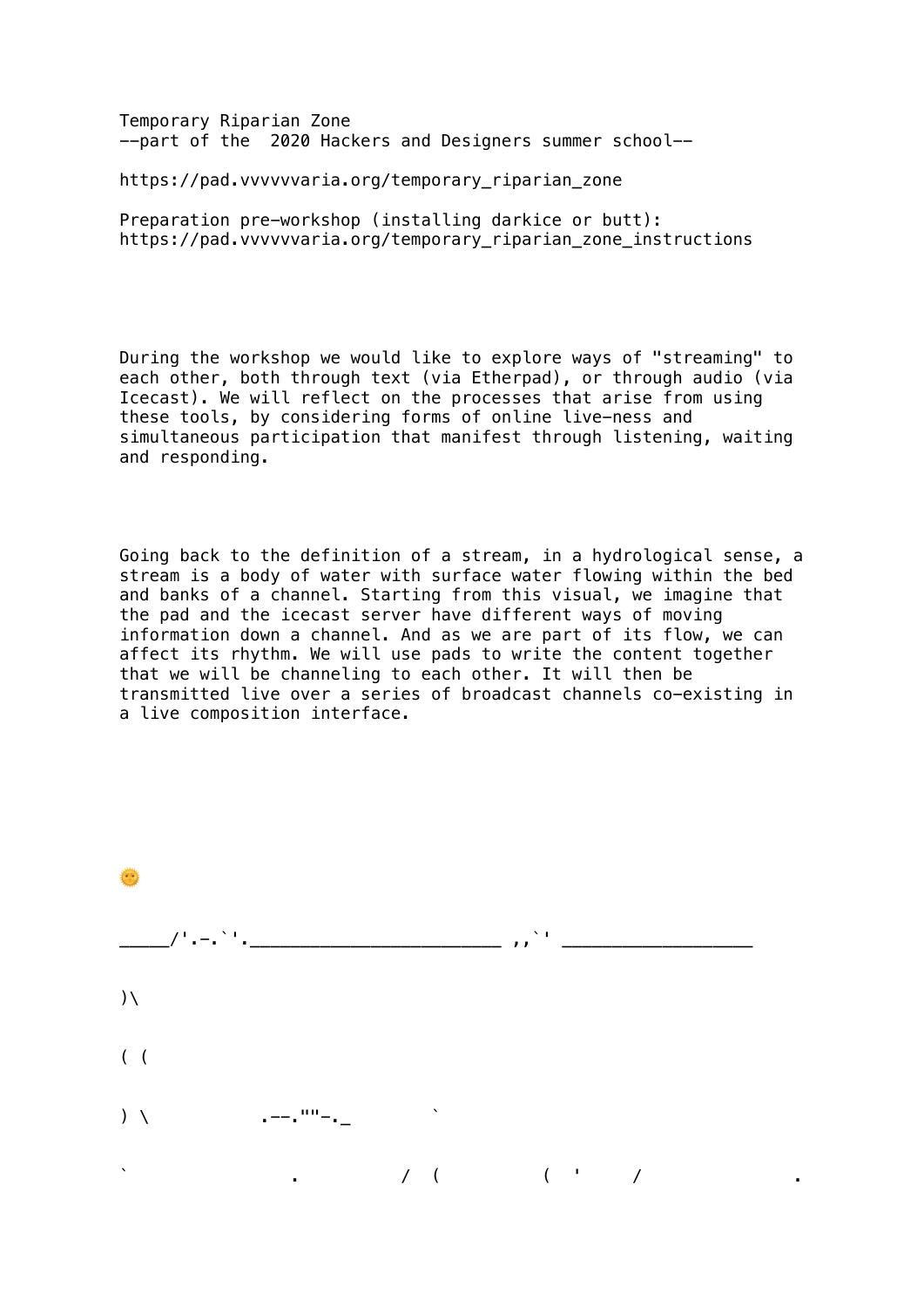.. \ \ `------'  $\blacksquare$  ) ) ` ... / (, ..  $t \qquad \qquad$  .  $( \qquad \backslash .$  $\setminus$  r ; )  $\setminus$   $\setminus$  $\bigvee$  z  $\qquad \qquad \qquad \qquad \qquad \setminus \qquad \qquad \setminus \qquad \qquad \setminus \qquad \qquad \setminus \qquad \qquad \setminus \big| /$ '- \; -'.' ; \` " . `.` .--.`.; ,-.. ,.-, ;' `.-' ` `.'. .; `............---"" ;\_. ><> ) `-  $\sim$   $/$  . The set of  $\sim$   $/$  . The set of  $\sim$  .  $\sim$  ,  $\frac{1}{\sqrt{2}}$  ,  $\sim$  ,  $\frac{1}{\sqrt{2}}$  ,  $\sim$  ,  $\frac{1}{\sqrt{2}}$  ,  $\sim$  ,  $\sim$  ,  $\sim$  ,  $\sim$  ,  $\sim$  ,  $\sim$  ,  $\sim$  ,  $\sim$  ,  $\sim$  ,  $\sim$  ,  $\sim$  ,  $\sim$  ,  $\sim$  ,  $\sim$  ,  $\sim$  ,  $\sim$  ,  $\sim$  ,  $\sim$  ,  $\sim$  ,  $\sim$  ,  $\sim$  ,  $\sim$  , ><> ~ ~ ; `. ..  $\sum_{i=1}^{n}$  )  $\sum_{i=1}^{n}$  .--"""

~~~><>~~~~~~~~~~~~~~~~~~~~~~~~~~~~~~~~~~~~~~~~~~~~~~~~~~ Welcome to the Temporary Riparian Zone workshop.

A few things you should know about this space: - The pads are not indexed by search engines, but anyone who knows its URL is welcome to read and edit it. - Varia makes its own backups, meaning the contents of all pads sit on our hard drives potentially indefinitely. - The availability of the pads is subject to cosmic events, spilled drinks and personal energies. - Both the physical and digital spaces of Varia are subject to our Code of Conduct <https://varia.zone/en/pages/code-of-conduct.html>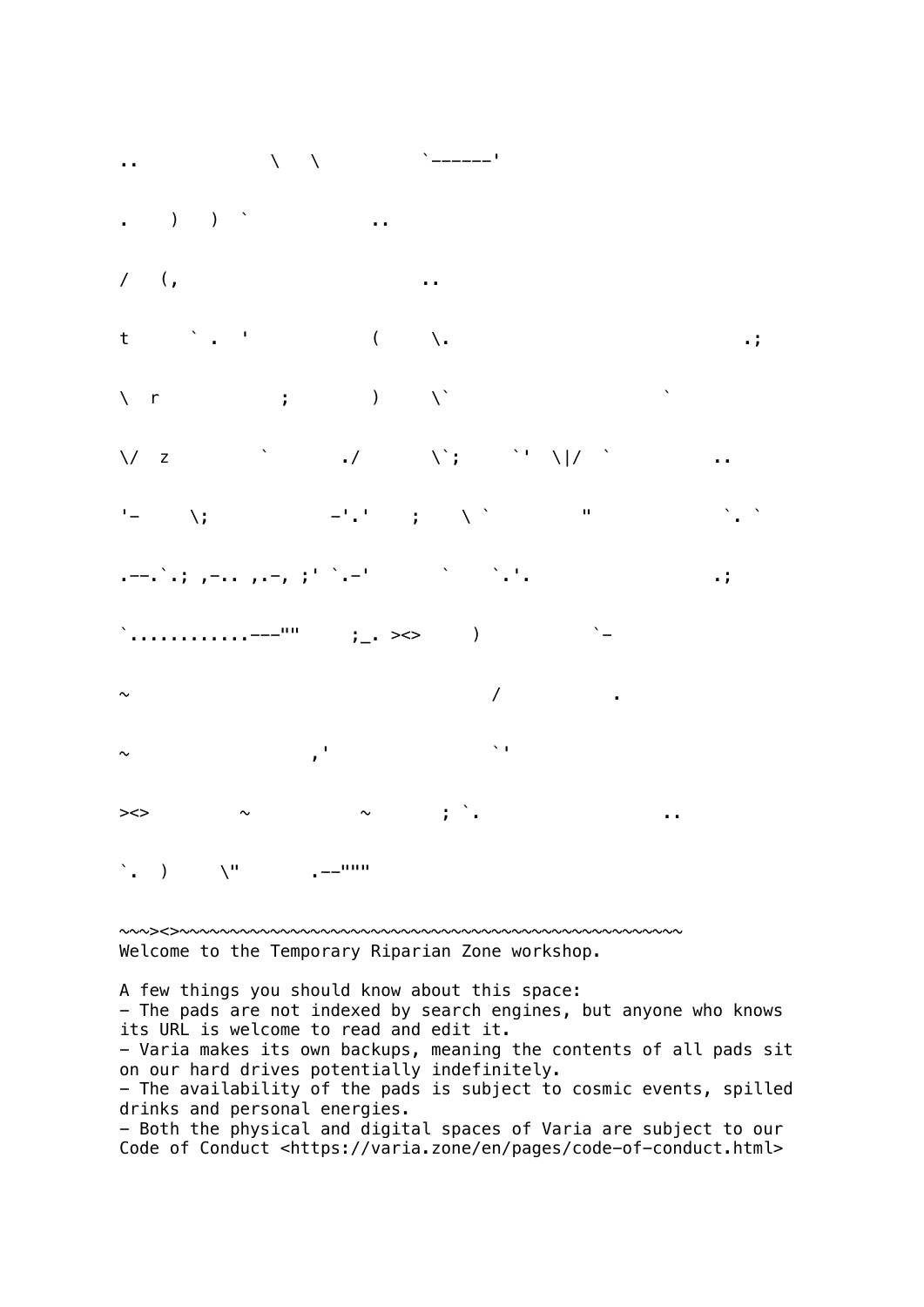On this pad, we will be paying attention to dynamics in speaking and listening. » Be supportive. Be curious. » If you have a question, ask. This is an experiment in streaming together from a distance. » If you are having trouble with the technical setup, you can find us here: https://meet.jit.si/temporaryriparianzone ~~~~~~~~~~~~~~~~~~~~~~~~~~~~~~~~~~~~~~~~~~~~~~~~><>~~~~~

Programme: 3 hours.

15 min

Introduction to the pad, to icecast, to the mount points map (live composition interface), and to each other: who is on the pad, what is the pad.

Etherpad is...

Icecast is a streaming media (audio/video) server released as free software maintained...

Introduction to the concept of live streaming through text and voice and in relation to water streaming and more layers of water routes...

Please write your name on the pad and a memory you have with a stream of water.

60 min

Pad exercises in which we explore the liveness of the pad (interruptions, simultaneous writing, additions, deletions) and in which we start building the scripts and scores that will be turned into audio elements.

Exercise 1 (1 minute)

Pick your colour from the colour wheel on the top right corner. Pick a line number on the pad and make a

space on it to indicate your position.

Start writing simultaneously at exactly hh:mm and try to reach the end of the line first as fast as you can. The text that remains needs to be coherent.

Exercise 2 (5 minutes) Here we will experiment with "pad listening" or "pad speaking". Form groups of two. Choose one of these two actions: - Start with the first few words of a sentence - "Listen" to what the other is writing and step in if you think you can continue their sentence. Switch up these roles.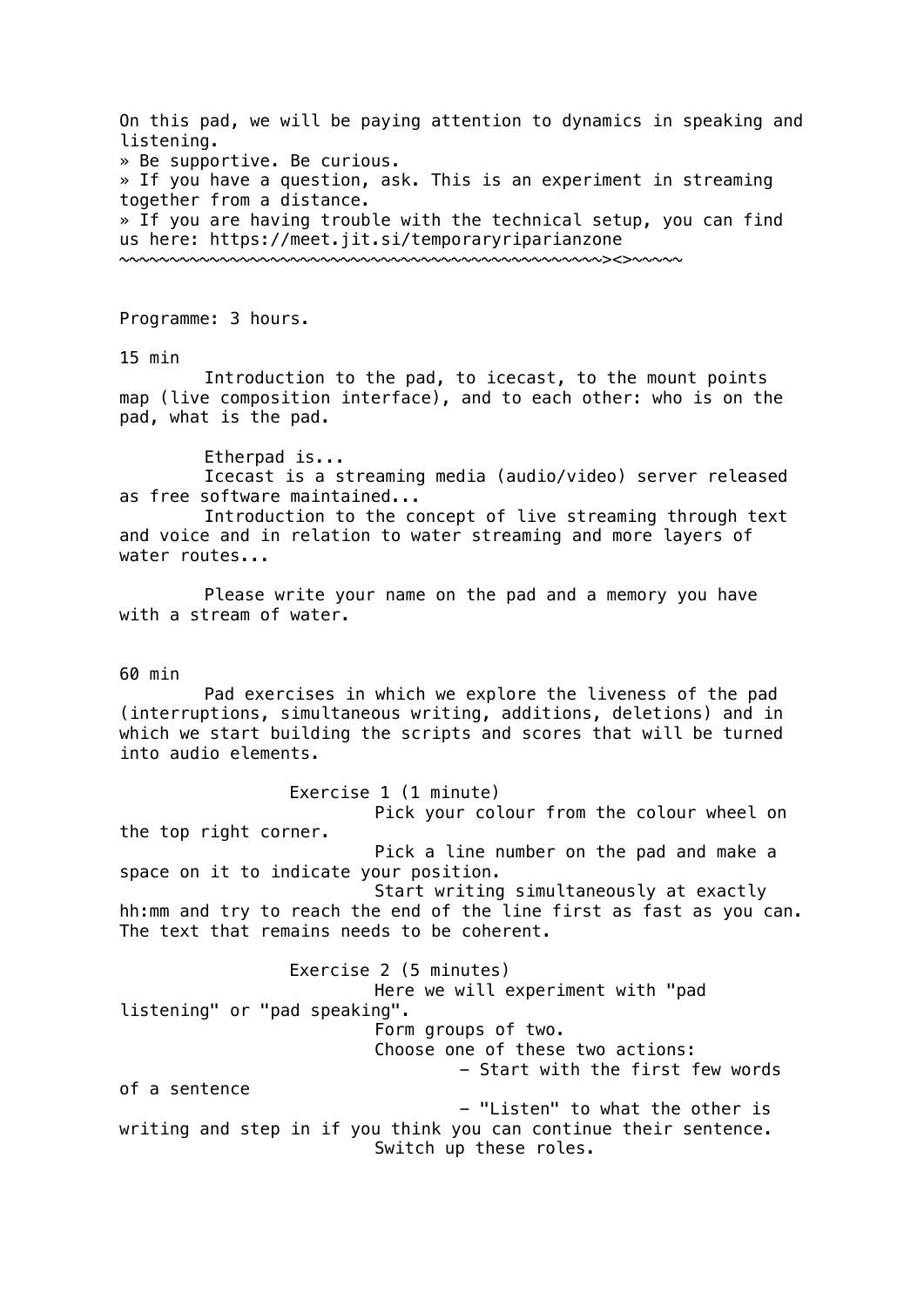Exercise 3 (15 minutes) Write a 5-line paragraph starting from one of these elements: roots, leaves, mud, foreshoreway networks, logging operation, wake ..., and write about them in relation to computational streaming. Exercise 4 (15 minutes) Choose someone else's paragraph and intervene in it by: deleting content, replacing words (with synonyms, antonyms, etc). Exercise 5 (5 minutes) Go to the timeslider (right corner on the top) and play it back. Exercise 6 (10 minutes) We write simultaneously all together a text where we try to imagine what our riparian zone looks/feels/ sounds like. Exercise 7 (5 minutes) Choose what you would like to take with you into the next section, where we will be reading out our scripts. Write your name on the pad and underneath copy the content that you would like to use. You can also add new content. 60 min Audio exercises in which we listen to ourselves reading aloud and in which we start working towards the sounds that we broadcast to each other through icecast. Check if we all have the clients ready to broadcast (butt for Mac and Windows, darkice for Linux). Exercise 1 (20 minutes) We will each try to stream something using one single mount point. Add this setup in your client interface: ... ... ... Once you have it, find an order among each other in which to stream. This is an exercise in self organisation  $;-)$ After one person has finished streaming (no more than 30 seconds), they stop, and another person steps in. Exercise 2 (20 minutes) Split between listeners and broadcasters in groups of 2. Choose a mountpoint from the list on the pad and write your name next to it [NOTE TO SELF: add list of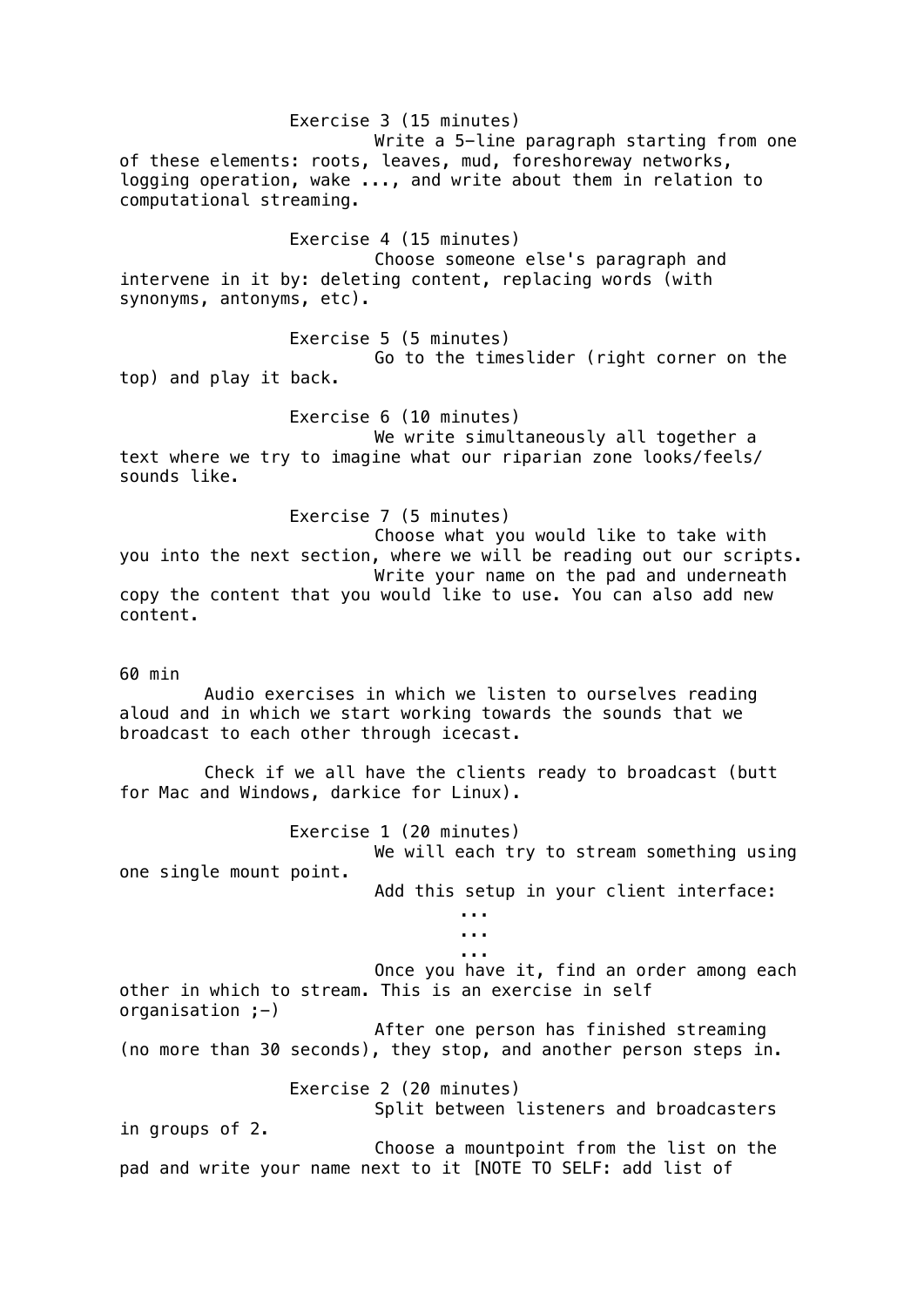mounting points, terms connected to first section] Use the name of the mountpoint you picked and add it in your settings or configuration file. Take 10 minutes to prepare something to broadcast for 5 minutes. For 5 minutes, one of you is a broadcaster the other is a listener. If you are a broadcaster: Choose parts of the scripts we made and start streaming according to the guide! Play with the voices, use the voice as not a language tool only If you are a listener: Listen to your group partner and leave notes about their streaming in the pad. In the last 5 minutes, the roles are reversed. [LINE EXPLAINING HOW TO RECORD] Change the name of the recording file to something memorable that connects with the content Exercise 3 (10 minutes) Play a recording that you have recorded in the previous exercises [WE SHOULD INCLUDE HOW TO RECORD IN THE PREVIOUS SECTION]. Or play water sounds that you find online as mp3. Choose a sound that you want to be repeated (recording or other sounds). Change the audio input in your settings or configuration file (choose your soundcard) Stream and play the sound in loop through VLC or other media player. We all stop and click all the mountpoints and listen to our composition. Exercise 4 (10 minutes) Prepare/choose what you would like to perform for the others using the material and techniques you've been experimenting with. Record it. 25 min After the experiments, we'll have a moment of playing and listening to the icecast composition that has emerged over the course of the workshop. Everyone plays their recording and we spend time listening to the landscape of sounds made by all contributors. 20 min Discussion and reflection on a jitsi call/pad? [not sure yet].

Left to do: - write instructions on how to install darkice or butt and send